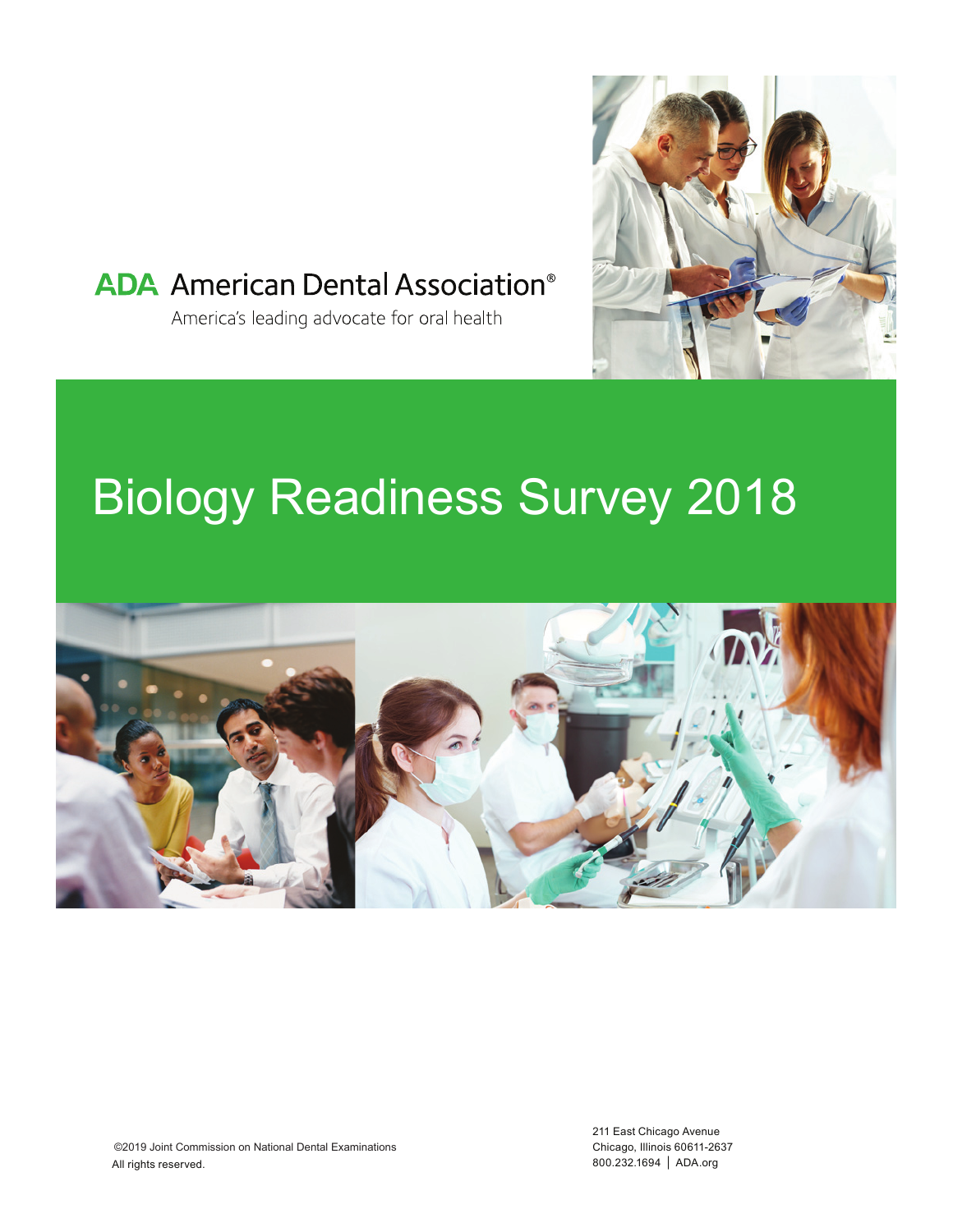## **Acknowledgements**

### **DAT Biology Test Constructors**

| Larry Crouch, PhD        | University of Nebraska Medical Center College of |  |  |  |
|--------------------------|--------------------------------------------------|--|--|--|
|                          | Dentistry, Lincoln, NE                           |  |  |  |
| Jean DeSaix, PhD         | University of North Carolina, Chapel Hill, NC    |  |  |  |
| Kerry Openshaw, PhD      | Bemidji State University, Bemidji, MN            |  |  |  |
| Maureen L. Tubbiola, PhD | St. Cloud State University, St. Cloud, MN        |  |  |  |

# **Council on Dental Education and Licensure Dental Admission Testing Committee**

| Rekha Gehani, DDS               | Columbia University, New York, NY                 |
|---------------------------------|---------------------------------------------------|
| Uri Hangorsky, DDS, MS          | Pennsylvania Dental Medicine, Philadelphia, PA    |
| Eugenia Mejia, PhD              | New York University, Bronx, NY                    |
| Nader Nadershahi, DDS, MBA, EdD | University of the Pacific, San Francisco, CA      |
| Judith Porter, DDS, MA, EdD     | University of Maryland, Baltimore, MD             |
| Sean Rowan, MA, BS              | Western University of Health Sciences, Pomona, CA |
| Venita Sposetti, DMD, BS        | University of Florida, Gainesville, FL            |

# **Department of Testing Services Staff**

| Alix Katznelson, BS, BA   | Manager, Department of Testing Services          |
|---------------------------|--------------------------------------------------|
|                           | Communications                                   |
| Michael Matyasik, MS      | Manager, Test Development                        |
| Lindsey Streamer, PhD     | Research Analyst, Surveys                        |
| Feng Tian, PhD            | Psychometrician                                  |
| Lisa Tosti-Sauro, MNA     | Assessment Specialist, Meeting Facilitation      |
| David M. Waldschmidt, PhD | <b>Director, Testing Services</b>                |
| Debra L. Willis, MLS      | Lead Assessment Specialist, Meeting Facilitation |
| Chien-Lin Yang, PhD       | Manager, Research and Development/Psychometrics  |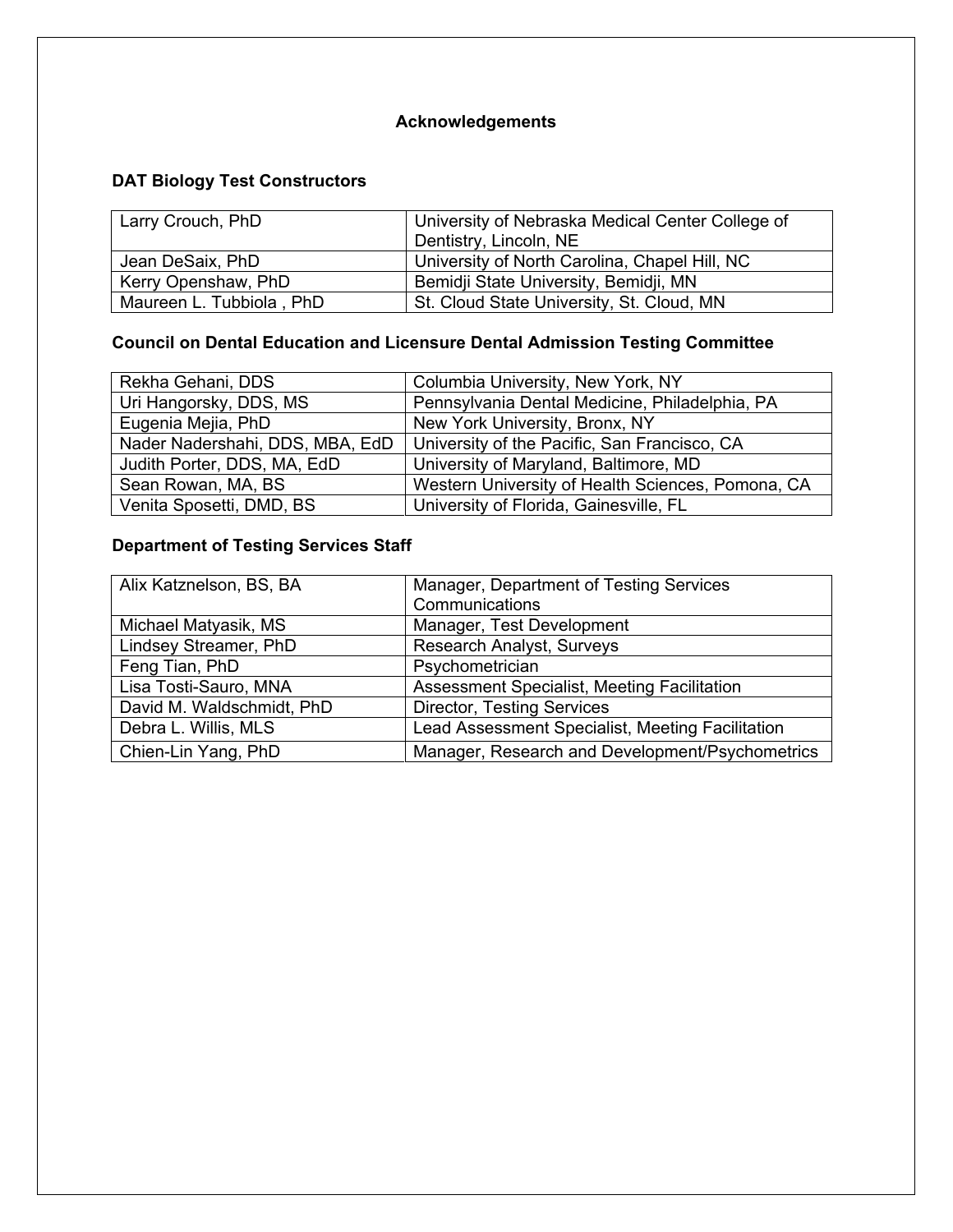#### **Biology Readiness Surveys: Establishing the Content Domain and Test Specifications for the Biology Section of the Dental Admission Test (2018)**

#### **Background**

In 2017, at the direction of the American Dental Association's (ADA's) Council on Dental Education and Licensure (CDEL), the ADA's Department of Testing Services (DTS) initiated activities to update and establish the content domain and test specifications for the biology section of the Dental Admission Test (DAT). This effort relied heavily on the expertise of biology subject matter experts serving on the DAT Biology Test Construction Team (TCT), working closely with DTS staff to specify relevant content areas for possible inclusion in the biology test section. Three surveys were conducted to inform the biology section updates. Survey data collection was open from October 9, 2018 to November 26, 2018. Findings were reviewed and interpreted by the Biology TCT, DTS staff, and CDEL's Dental Admission Testing Committee (DATC), with final review and approval of proposed changes by CDEL occurring in June of 2019. Revisions to the DAT are expected to be implemented in 2022. This document summarizes information concerning the implementation of the surveys and the overall findings of this effort.

#### **Approach**

Three *Biology Readiness* surveys were developed to identify core knowledge in biology that first-year U.S. dental students must know when entering dental school, in order to be adequately prepared to benefit from further training. "Core knowledge" refers to required knowledge that establishes readiness for dental school training. Incoming dental students who possess the knowledge prerequisites are ready to face the challenges associated with their first year in dental school, while those who lack the required knowledge are unlikely to be successful unless they revisit and learn the fundamentals. Updates to the DAT biology section should therefore reflect current biology core knowledge requirements in order to effectively assess students' readiness for dental school training.

The surveys targeted three distinct populations: pre-health biology instructors, faculty who teach first-year dental students, and current dental students. It was reasoned that insights from each of these groups would allow the Biology TCT to compare information that dental schools require first-year dental students to know with information that pre-dental programs teach candidates. Survey results could then be used to identify areas of commonality and discrepancy between pre-dental instruction, dental school requirements, and the DAT biology content outline. Moreover, the surveys could begin the process of identifying specific pieces of core knowledge in each topic area within the DAT biology section, providing valuable information for item development purposes.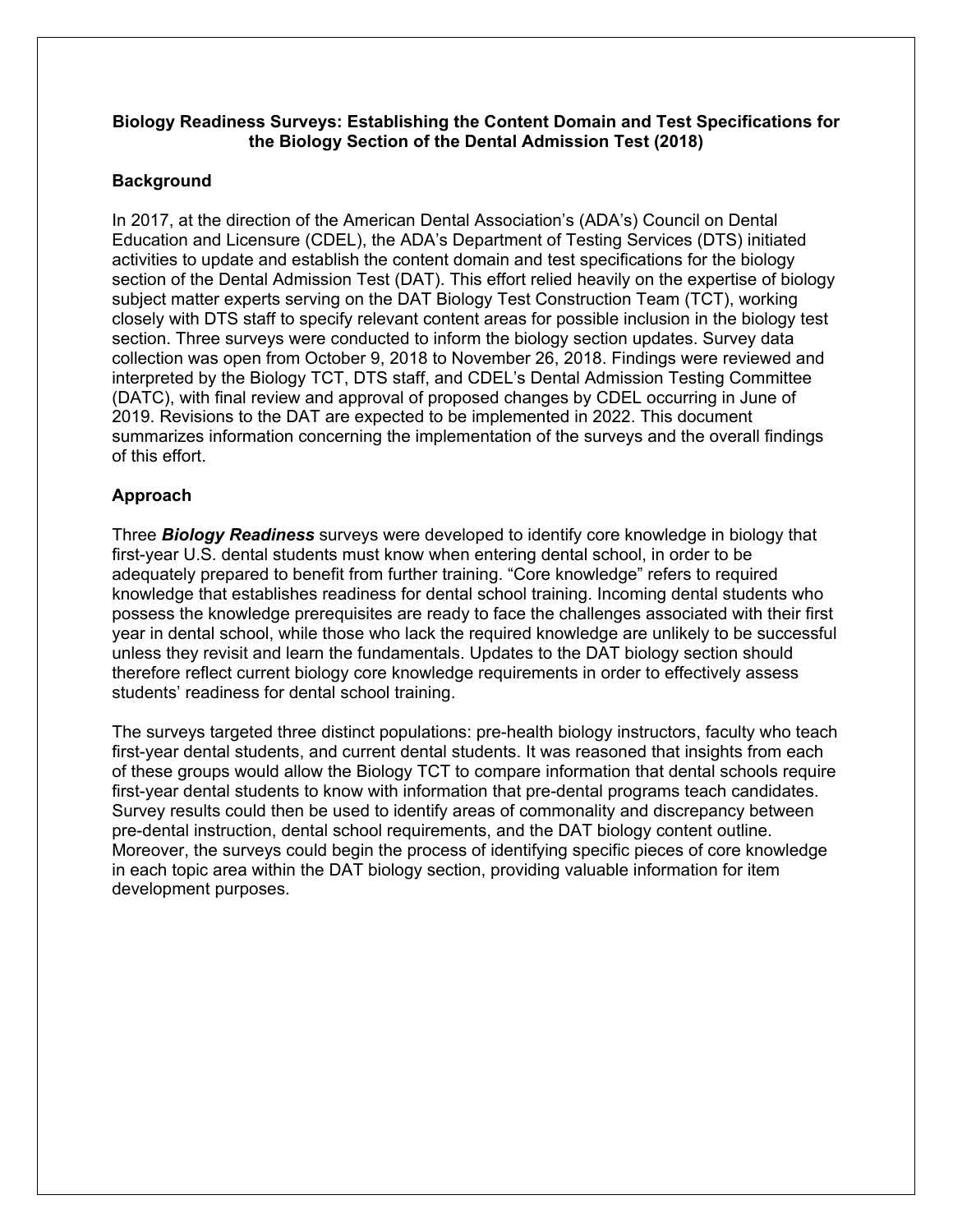#### **Survey of Pre-Health Biology Instructors**

#### Recruitment & Sample

Survey invitations were distributed via email to biology pre-health faculty members. Email recipients were told that participation in the survey would help inform admission decisions and the development of examinations measuring knowledge of important topics and concepts in biology. The final sample consisted of 41 respondents from universities evenly distributed across the United States. A majority of respondents were professors, with an average of 15.2 years of experience as introductory/general biology instructors. All respondents worked at fouryear universities, and most held a Ph.D. in biology.

#### Survey Items

Respondents were asked to indicate the percentage of course time allocated to various biology topics, first focusing on main biology topics, and then focusing on the subtopics associated with each main topic. As respondents indicated time allocations, the survey automatically totaled the percentages so that the total time allocation did not exceed 100%. Afterwards, respondents were given an opportunity to list any topics or subtopics they thought should be removed from or added to the biology section of the DAT, in open-ended responses.

#### *Example:*

You are now asked to indicate the percentage of Introductory Biology sequence at your school, that is allocated to each main Biology topic.

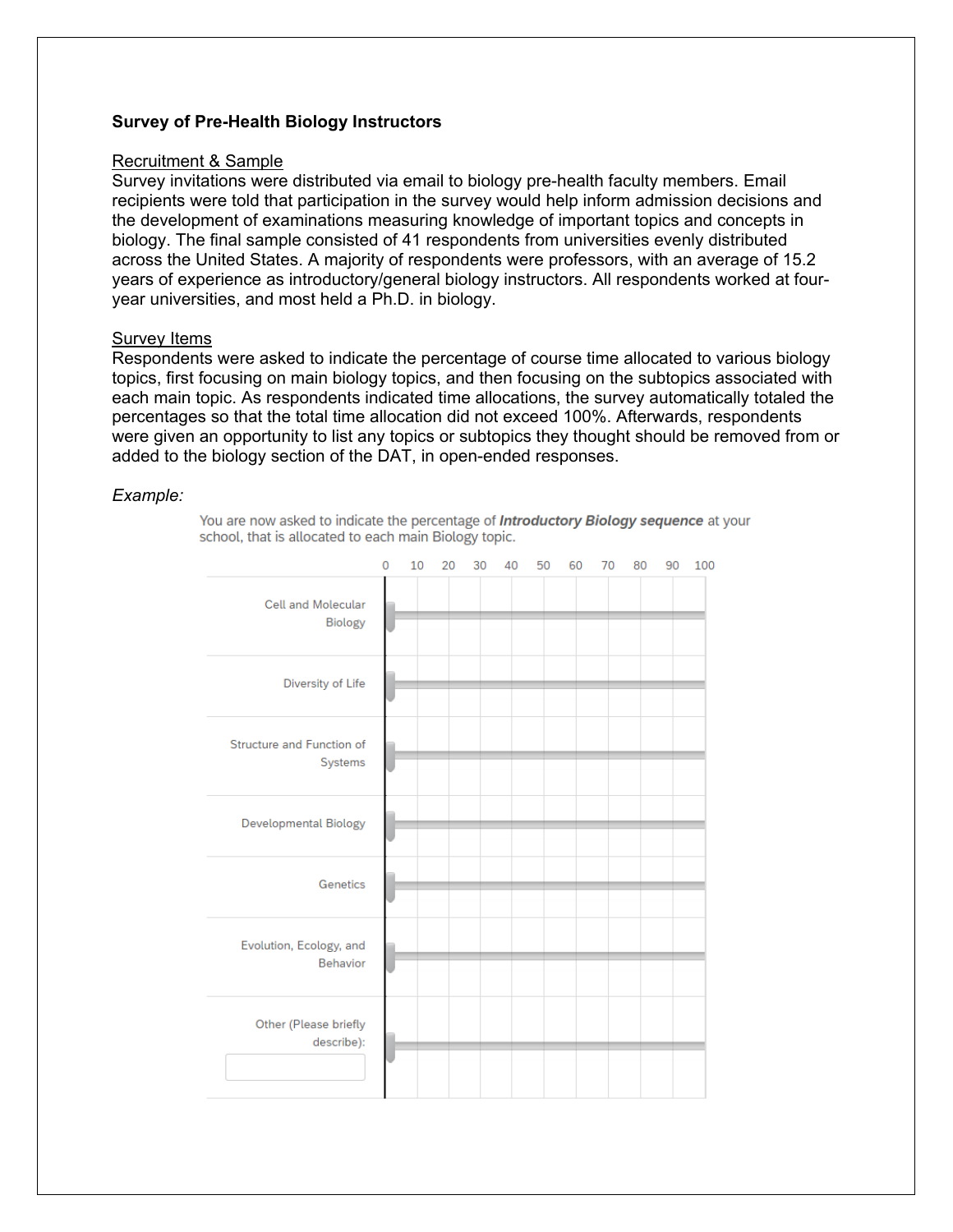#### **Survey of Faculty who Teach First-Year Dental Students**

#### Recruitment & Sample

Survey invitations were distributed via email to dental school deans, with the request that the survey be forwarded to first-year dental faculty who were well-acquainted with the depth and breadth of the first-year curriculum. Email recipients were told that participation in the survey would help inform the development of examinations that help dental schools identify candidates with the highest potential for success in dental school. The final sample consisted of 46 respondents from universities evenly distributed across the United States. A majority of respondents were dental school deans, with an average of 21.1 years of experience as dental school instructors. Most respondents held either D.M.D/D.D.S degrees or Ph.Ds.

#### Survey Items

Respondents were asked to rate the importance of various main topic and sub-topic areas covered in the biology section of the Dental Admission Test (DAT), using Likert response scales (1=*Not Important*; 5=*Extremely Important*). Afterwards, respondents were given an opportunity to list any topics or subtopics they thought should be removed or added to the biology section of the DAT, in open-ended responses.

#### *Example:*

The following main topics are covered on the Biology section of the Dental Admission Test (DAT).

How important is knowledge in each main topic area, for incoming students to be ready to meet the challenges of your dental school curriculum?

|                                            | Not<br>Important | Somewhat<br>Important | Moderately<br>Important | Verv<br>Important | Extremely<br>Important | Unable to<br>Rate |
|--------------------------------------------|------------------|-----------------------|-------------------------|-------------------|------------------------|-------------------|
| Cell and Molecular Biology                 |                  |                       |                         |                   |                        |                   |
| Diversity of Life                          |                  |                       |                         |                   |                        |                   |
| Structure and Function of<br>Systems       |                  |                       |                         |                   |                        |                   |
| Developmental Biology                      |                  | ∩                     |                         |                   |                        |                   |
| Genetics                                   |                  |                       |                         |                   |                        |                   |
| Evolution, Ecology, and<br><b>Behavior</b> | ( )              | ∩                     |                         |                   |                        |                   |
| Other (Please briefly describe):           |                  |                       |                         |                   |                        |                   |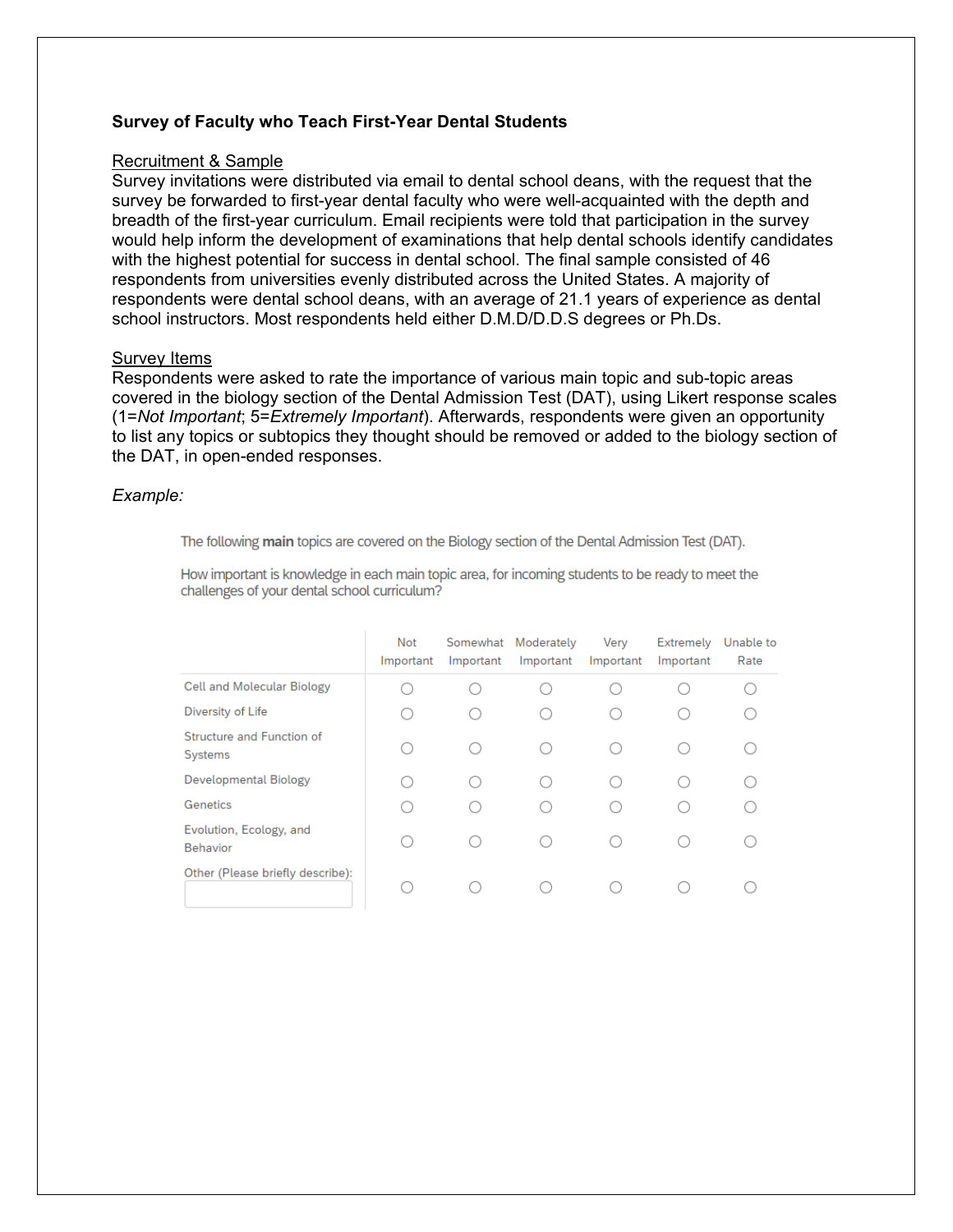#### **Survey of Current Dental Students**

#### Recruitment & Sample

Survey invitations were distributed via email to a random sample of dental students who had recently completed their second year in dental school, and who had completed the DAT and the NBDE Part I. Email recipients were told that participation in the survey would help identify knowledge that a first-year dental student must know when entering dental school in order to be adequately prepared to benefit from further training. The final sample consisted of 321 respondents. Demographic information was not collected.

#### Survey Items

Respondents were randomly assigned one subtopic within each of six main topic areas covered in the DAT. For each assigned subtopic, respondents were asked to provide an example of core knowledge that reflects the most detailed or complicated piece of information or concept that a student must know in that subtopic area, in order to be considered ready for training that could be provided anytime in the first year of dental school. Responses were open-ended.

#### *Example:*

Your Cell and Molecular Biology subtopic is Mitosis/Meiosis.

Please provide an example of core knowledge that reflects the most detailed or complicated piece of information or concept that a student must know in Mitosis/Meiosis, in order to be considered ready for training that could be provided anytime in the first year of dental school.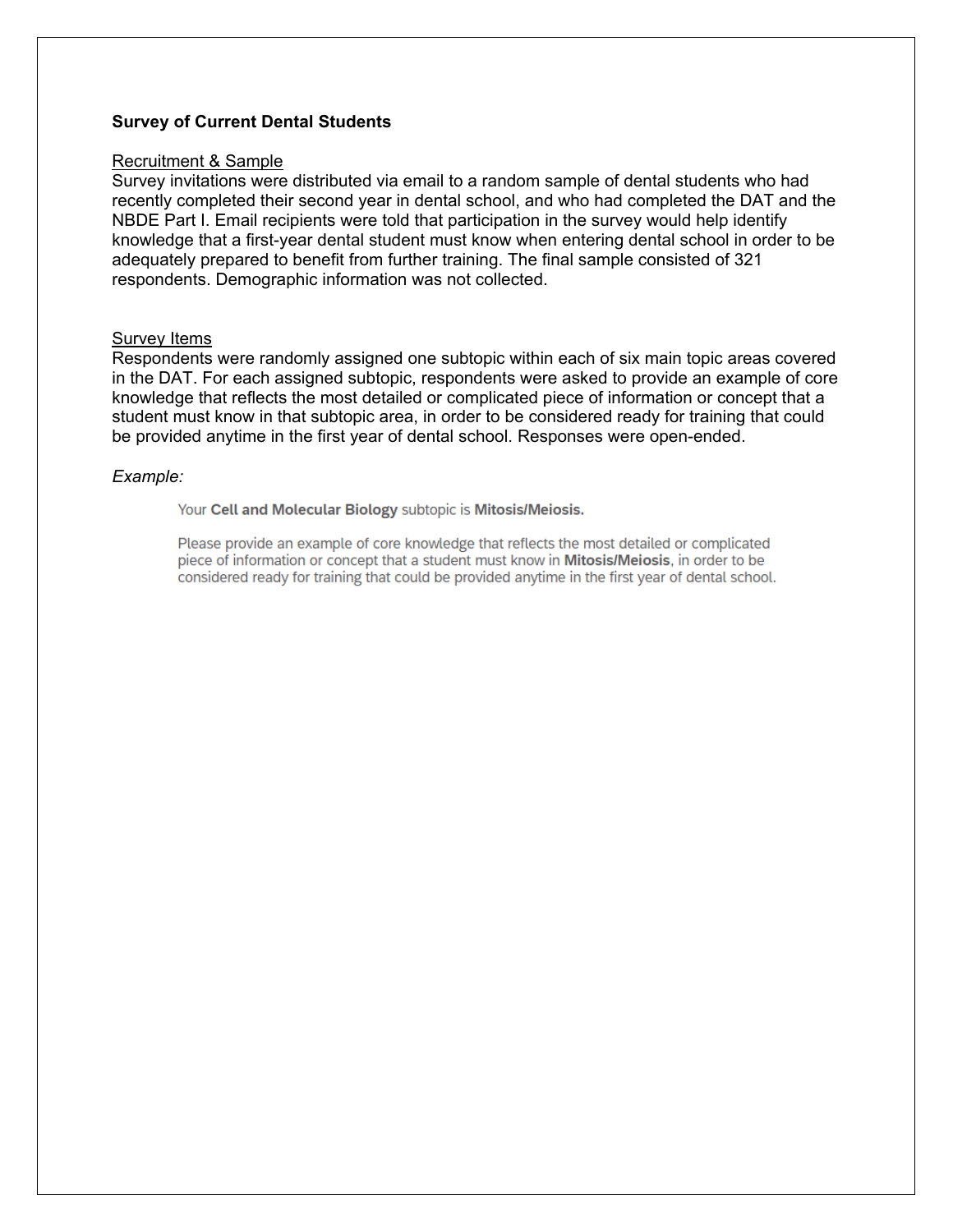#### **Survey Results**

#### Survey of Pre-Health Biology Instructors

Table 1 presents the mean percentage of time pre-health biology instructors allocate to each biology main topic and subtopic area. Topics are listed based on mean scores (descending order). If mean scores are equal, topics are listed alphabetically. Subtopics denoted by an asterisk (\*) do not currently appear within the DAT, but are being considered for inclusion.

Table 1. Time Allocations (Survey of Pre-Health Biology Instructors)

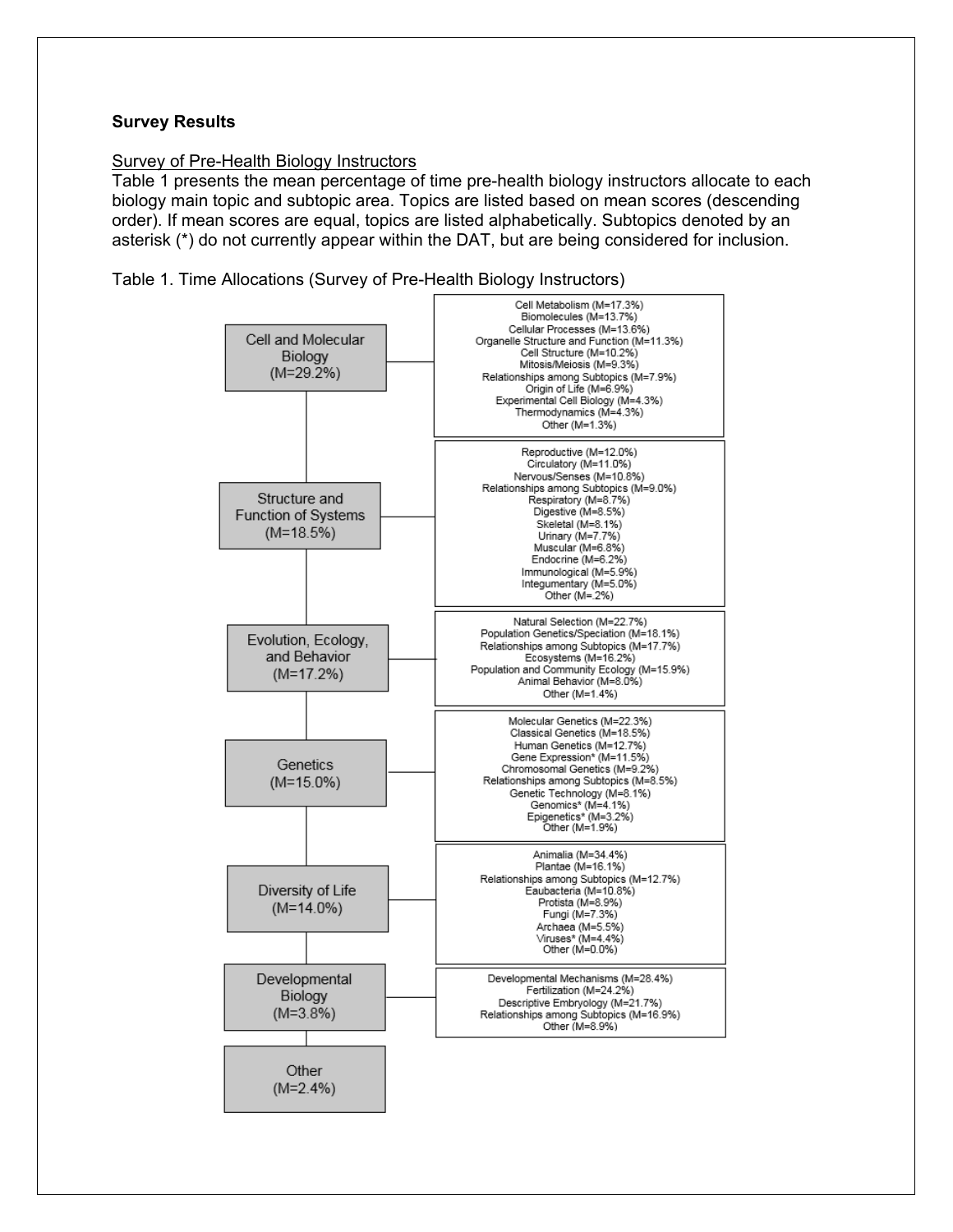#### Survey of Faculty who Teach First-Year Dental Students

Table 2 presents the mean importance ratings for each main topic and subtopic area, as indicated by faculty who teach first-year dental students. Topics are listed based on mean scores (descending order). If mean scores are equal, topics are listed alphabetically. Subtopics denoted by an asterisk (\*) do not currently appear within the DAT, but are being considered for inclusion.

Table 2. Topic Importance Ratings (Survey of Faculty who Teach First-Year Dental Students)